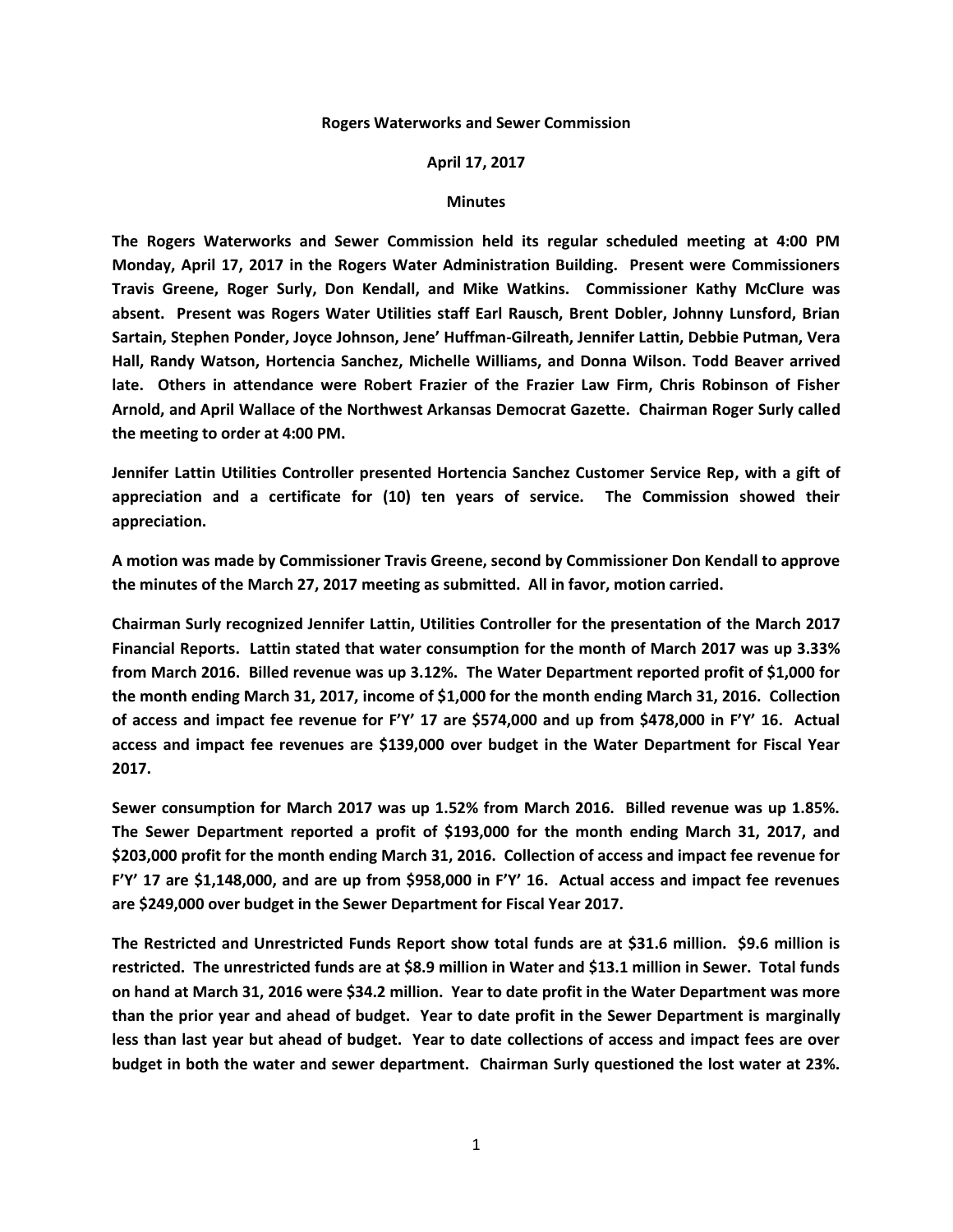**Joyce Johnson replied that is largely due to the time factor of water purchases and the billing schedule. Water usage is billed out in arrears. There were no further questions.**

**Chairman Surly recognized Brian Sartain, Utility Engineer for the presentation of the March Engineering Report. Sartain highlighted the plan review summary noting the widespread area of development. He noted some retail and a 400 unit apartment complex developing around the NW corner of Dixieland Rd and Pleasant Grove Rd. The Cross Creek Sewer Lift Station Improvements should be completed in approximately 2-3 weeks. The utility relocations on the Monte Ne Rd Project are approximately 40% complete. Sartain said the notice to proceed has been released for Corgill Construction to begin with the Sanitary Sewer Manhole Rehab Project. Sartain presented a new graph using data from January-March 31, 2017 showing the different types of recent project reviews. The highest sector was the Health Care/Nursing Field. From January 1, 2017 to date 80 projects have been reviewed. The estimated number of reviews for this year is around 300 which align with 2015 and 2016. Commissioner Travis Greene asked about Cumberland Concepts. Sartain stated that was a warehouse located on N Dixieland. There were no further questions.**

**Chairman Surly recognized Earl Rausch, Utility Superintendent to present the March RPCF Reports. Chairman Surly questioned the increased phosphorus. Todd Beaver, RPCF Manager arrived and explained for a week they had been experiencing problems with the solids handling unit and was having to store solids. While being stored, the solids lose oxygen and then release the phosphorus as part of the biological process when the unit becomes back online. During this period, we still remained within permit limits. Beaver reviewed RPCF Significant Events. This new data provides more detail on the activities within the past month. We have received response from Southeast Poultry indicating intention to comply with the Supplemental Order requiring the preparation of an engineering report describing "measures that must be taken to achieve compliance" that should be received no later than May 17, 2017. There were no further questions.**

**Chairman Surly recognized Brent Dobler, Operations Manager for the presentation of the March Operation Reports. Dobler gave an overview of the various departments. Locates are still trending upward with a 25% increase over last year. Service calls remain consistent. Shutoffs are higher with courtesy calls still being made. The robo texting hopes to be operational soon. Expectations are high for the new camera truck in operation. This past month about 15 miles or 80,000 feet of sewer line has been flushed. The valve exercising equipment is currently being repaired. Leak logging shows an increase as we are training additional personnel. The Lost Water Report is at 15% for the last (12) months, and 23% for the month. The March average daily water usage was 7.44 MGD with a single daily use high of 8.40 MGD. There were no questions.** 

**Chairman Surly recognized Michelle Williams, Office Manager to present the Annual Report for the RWU Identity Theft Prevention Program (Red Flag Policy). The Annual Report was approved having no exceptions of identity theft. There were no questions. Commissioner Travis Greene made a motion, second by Commissioner Don Kendall to approve the Annual Report for the RWU Identity Theft Prevention Program as submitted. All in favor, motion carried.**